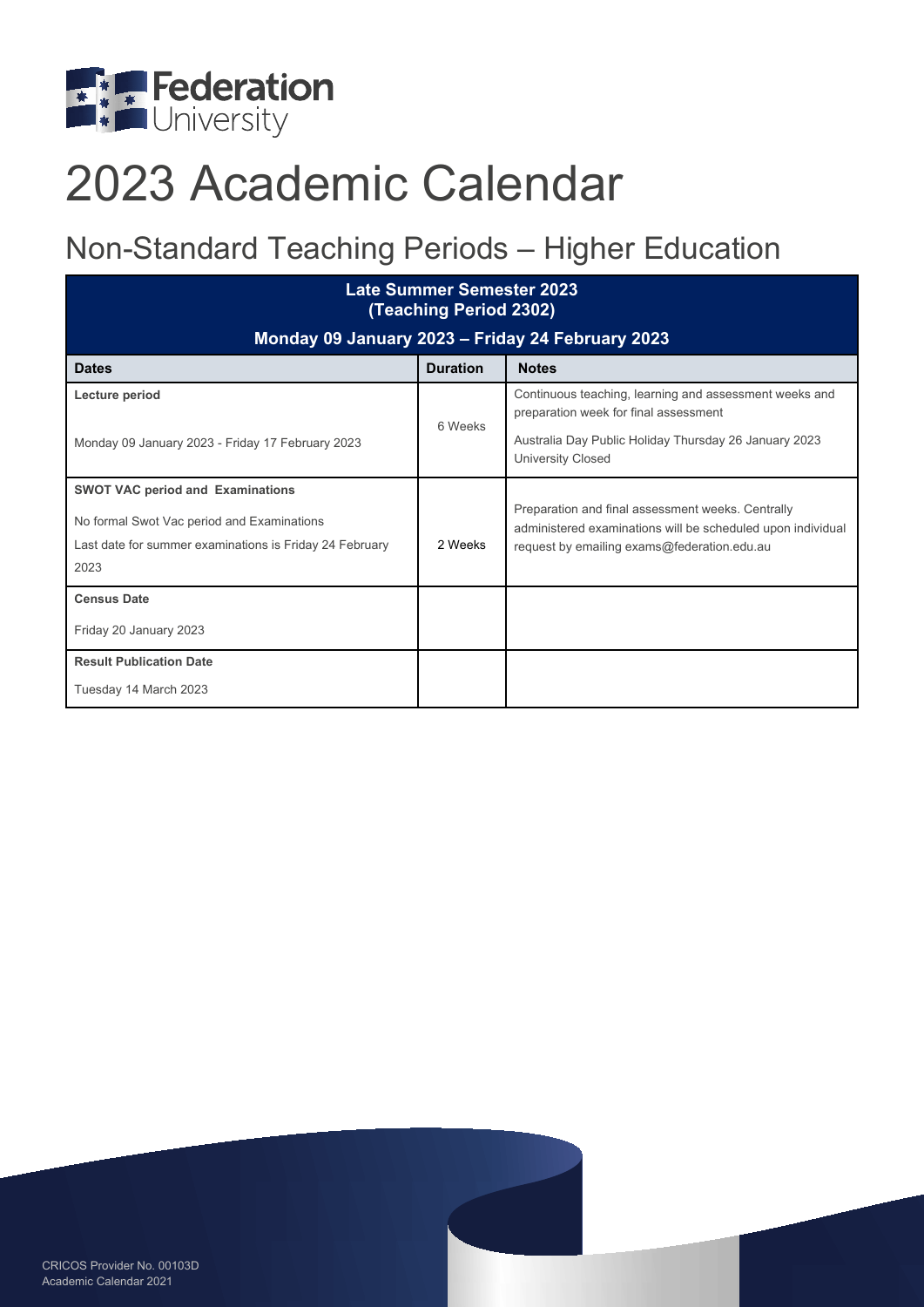

# 2023 Academic Calendar

### Non-Standard Teaching Periods – Higher Education

| <b>Winter Semester 2023</b><br>(Teaching Period 2315)                                                                                      |                 |                                                                                                                                                                                      |  |  |
|--------------------------------------------------------------------------------------------------------------------------------------------|-----------------|--------------------------------------------------------------------------------------------------------------------------------------------------------------------------------------|--|--|
| <b>Monday 24 April 2023 - Friday 28 July 2023</b>                                                                                          |                 |                                                                                                                                                                                      |  |  |
| <b>Dates</b>                                                                                                                               | <b>Duration</b> | <b>Notes</b>                                                                                                                                                                         |  |  |
| Lecture period<br>Monday 24 April 2023 - Friday 14 July 2023                                                                               | 12 Weeks        | Continuous teaching, learning and assessment weeks and<br>preparation week for final assessment Includes Queen's<br>Birthday public holiday Monday 12 June 2023 University<br>Closed |  |  |
| <b>SWOT VAC period and Examinations</b><br>No formal Swot Vac period and Examinations<br>Last date for examinations is Friday 28 July 2023 | 2 Weeks         | Preparation and final assessment weeks. Centrally<br>administered examinations will be scheduled upon individual<br>request by emailing exams@federation.edu.au                      |  |  |
| <b>Census Date</b><br>Monday 15 May 2023                                                                                                   |                 |                                                                                                                                                                                      |  |  |
| <b>Result Publication Date</b><br>Friday 11 August 2023                                                                                    |                 |                                                                                                                                                                                      |  |  |

CRICOS Provider No. 00103D Academic Calendar 2021